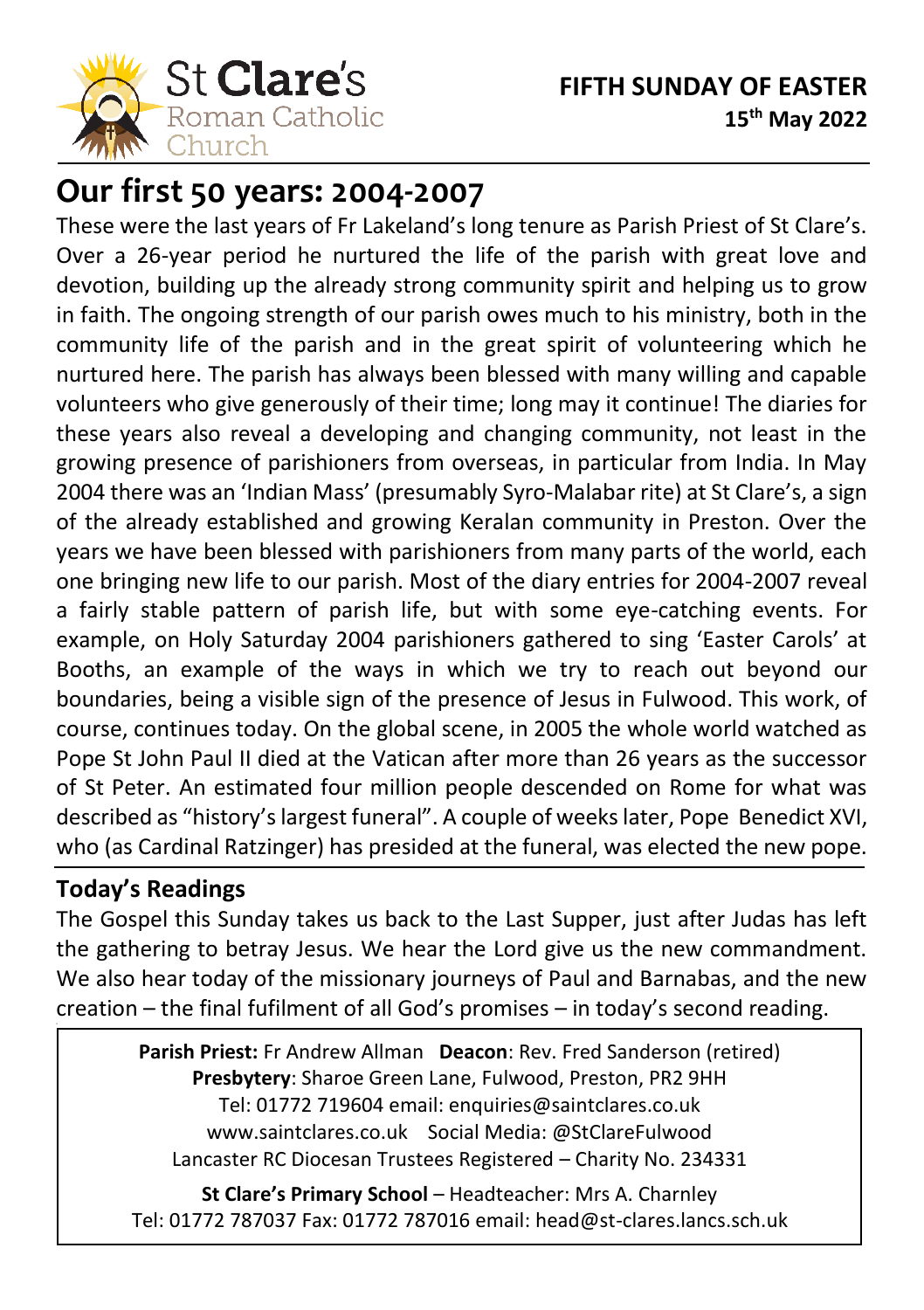## **MASSES THIS WEEK**

#### **Office: psalter week 1; Sundays: year C; Weekdays: of the Easter season**

The first Mass each day is livestreamed and will be available for viewing later in the day on our YouTube channel[: https://www.youtube.com/user/StClaresChurch](https://www.youtube.com/user/StClaresChurch)

| Date                       | <b>Time</b> | <b>Occasion</b>                         | <b>Intention/Details</b>     |  |
|----------------------------|-------------|-----------------------------------------|------------------------------|--|
| Saturday                   | 6pm (vigil) | <b>FIFTH SUNDAY</b><br><b>OF EASTER</b> | People of the Parish         |  |
| Sunday 15 <sup>th</sup>    | 9:30am      |                                         | Doris & James Mattinson RIP  |  |
|                            | 6pm         |                                         | Alan Little RIP              |  |
| Monday                     | 9:15am      |                                         | Neil Byrne RIP               |  |
| Tuesday                    | 7pm         |                                         | Alan Little RIP              |  |
| Wednesday                  | 9:15am      |                                         | <b>Holy Souls</b>            |  |
| Thursday                   | 9:15am      |                                         | <b>Brian Dagger RIP</b>      |  |
| Friday                     | 12noon      |                                         | <b>Intentions of Sr Anne</b> |  |
|                            | 10am        |                                         | Thanksgiving                 |  |
| Saturday                   | 6pm (vigil) | <b>SIXTH SUNDAY</b><br><b>OF EASTER</b> | Lil Abram RIP                |  |
| Sunday<br>22 <sup>nd</sup> | 9:30am      |                                         | Fr Bernard Woods RIP         |  |
|                            | 6pm         |                                         | People of the Parish         |  |

**LATELY DEAD:** Please pray for **Fr Tom Shufflebotham SJ, Deacon Frank Cole, Bob Snape,** and all who have died recently.

**SACRAMENT OF RECONCILIATION:** Saturdays 11am-12noon and on request.

**ADORATION OF THE BLESSED SACRAMENT:** Monday-Friday 5pm-6pm, Saturday 11am-12noon. The church is usually open during the day for private prayer.

**ROSARY:** After 9:15am Mass and before 12noon Mass on Fridays.

**ANNIVERSARIES:** Patrick Cahill, Rosalia Zimny, Jean McCombe, Florence Swift, Martin Elliott, Mary Bernie, Mark Hutchinson, Kathleen Painter, Irene McEvoy.

**POPE'S PRAYER INTENTIONS FOR MAY:** We pray for young people, called to live life to the fullest; may they see in Mary's life the way to listen, the depth of discernment, the courage that faith generates, and the dedication to service.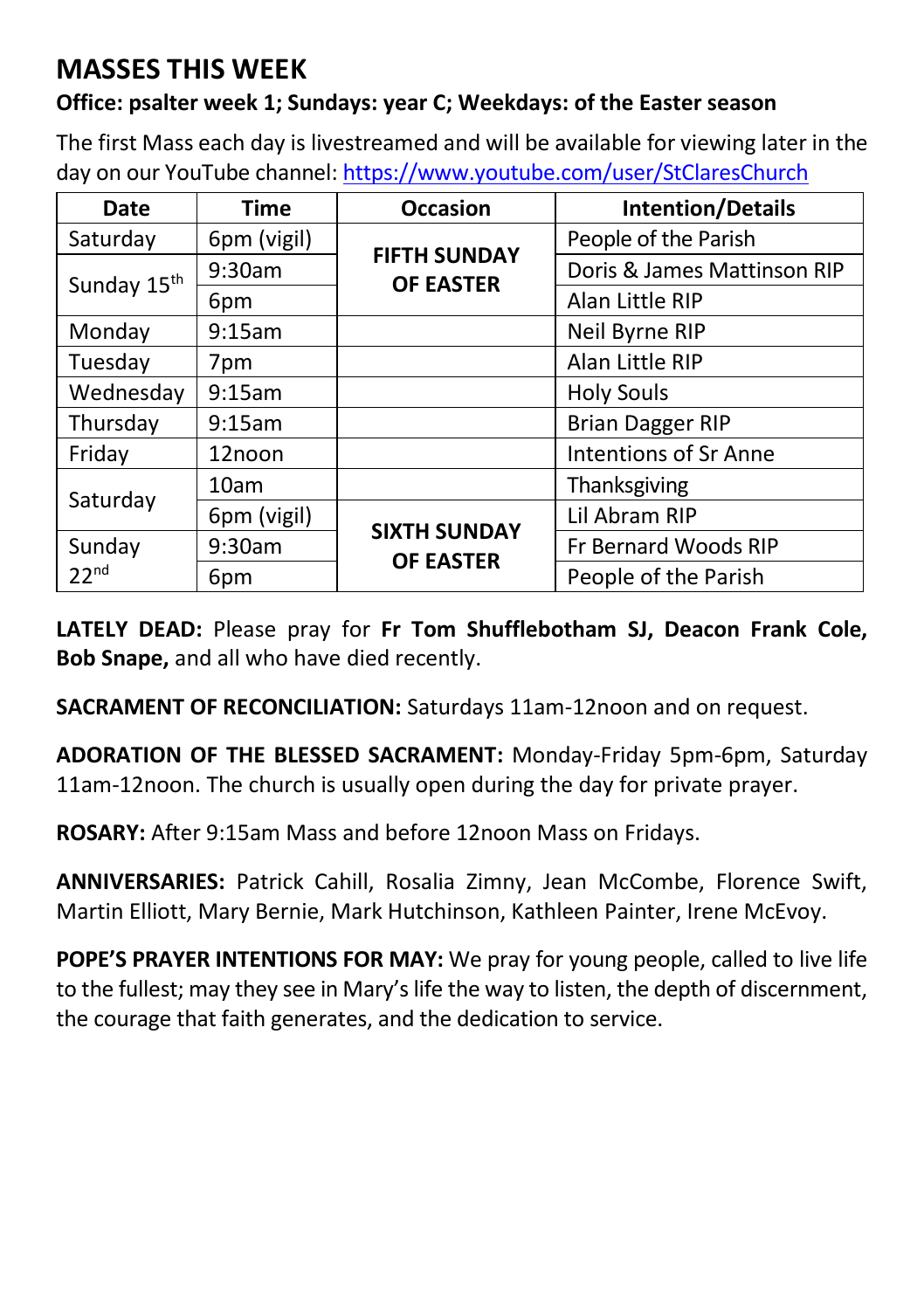**SACRAMENT OF CONFIRMATION:** Please remember in your prayers the young people of our parish who will be confirmed here by Bishop Paul this weekend. We ask for a generous outpouring of the Holy Spirit to help them grow in their faith.

**ACN INDIA PROJECT UPDATE:** We have received the following message from Fr Stanislas about the project we have undertaken to build a new church/parish centre in India: "*Little Flower Mission would never forget your generosity. We are overwhelmed by your gracious help. We have begun the construction work. On 21st March 2022, our bishop visited the mission station and laid the foundation stone, with the blessing prayer, for which some of our faithful were present. Work has begun and is in progress."* Donations of any size are welcome to continue the work. **Gift Aid** envelopes for ACN are now available in the narthex, and you can now also use the 'Digital Collection Plate' to make donations. We will soon also share some images of the community and the early progress of the building work.

**QUEEN'S JUBILEE AFTERNOON TEA:** Wednesday 1<sup>st</sup> June, 2-4pm in the parish hall. Please sign up in the narthex if you would like to attend this joyful occasion. Donations will be welcome to go to Ukraine and our ACN India project.

**YOUTH PILGRIMAGES:** The diocesan Youth Service has published details for the Lourdes Pilgrimage and also for World Youth Day 2023 in Portugal. There are also gap year opportunities. All info available a[t www.castleriggmanor.com](http://www.castleriggmanor.com/) The parish may be able to help sponsor young parishioners to make the pilgrimages – speak to Fr A.

**HOLY LAND PILGRIMAGE:** The pilgrimage takes place 22<sup>nd</sup>-29<sup>th</sup> October this year. Please contact All Saints Travel directly to make a booking or for further information.

**FOOD BANK:** Collection this weekend: 14<sup>th</sup>/15<sup>th</sup> May. There is currently urgent need of almost all food supplies due to very high demand. Thank you for your generosity.

**MARY O'GARA FOUNDATION:** The foundation aims to increase awareness of mental health and suicide prevention. A friend of Mary's is running 30 miles in her memory, to mark her upcoming 30<sup>th</sup> birthday. There is then a fun day at the Sherwood Pub. Saturday 28<sup>th</sup> May from 10:30am. See poster o[r www.marysstory.org.uk](http://www.marysstory.org.uk/)

**FINDING JESUS IN THE EUCHARIST, THE POOR AND CREATION:** Saturday 4th June, 10:30am-3pm including Mass. Organised by the diocesan Faith and Justice commission and led by Fr Eamonn Mulcahy. Book via Eventbrite. See poster.

**23 LRGS SIXTH FORMERS,** including Ben O'Brien from our parish, are fundraising for the DEC Ukraine appeal. They are each running, rowing or swimming 100km to total the distance from Lancaster to Kyiv! Info/to support[: https://2300tokyiv.org](https://2300tokyiv.org/)

**SPECIAL COLLECTION** next Sunday for World Communications Day.

**LAST WEEK:** At Mass: 443 (88/220/85 NCW 50). Collection: £672.02. Thank you for your presence and generosity.